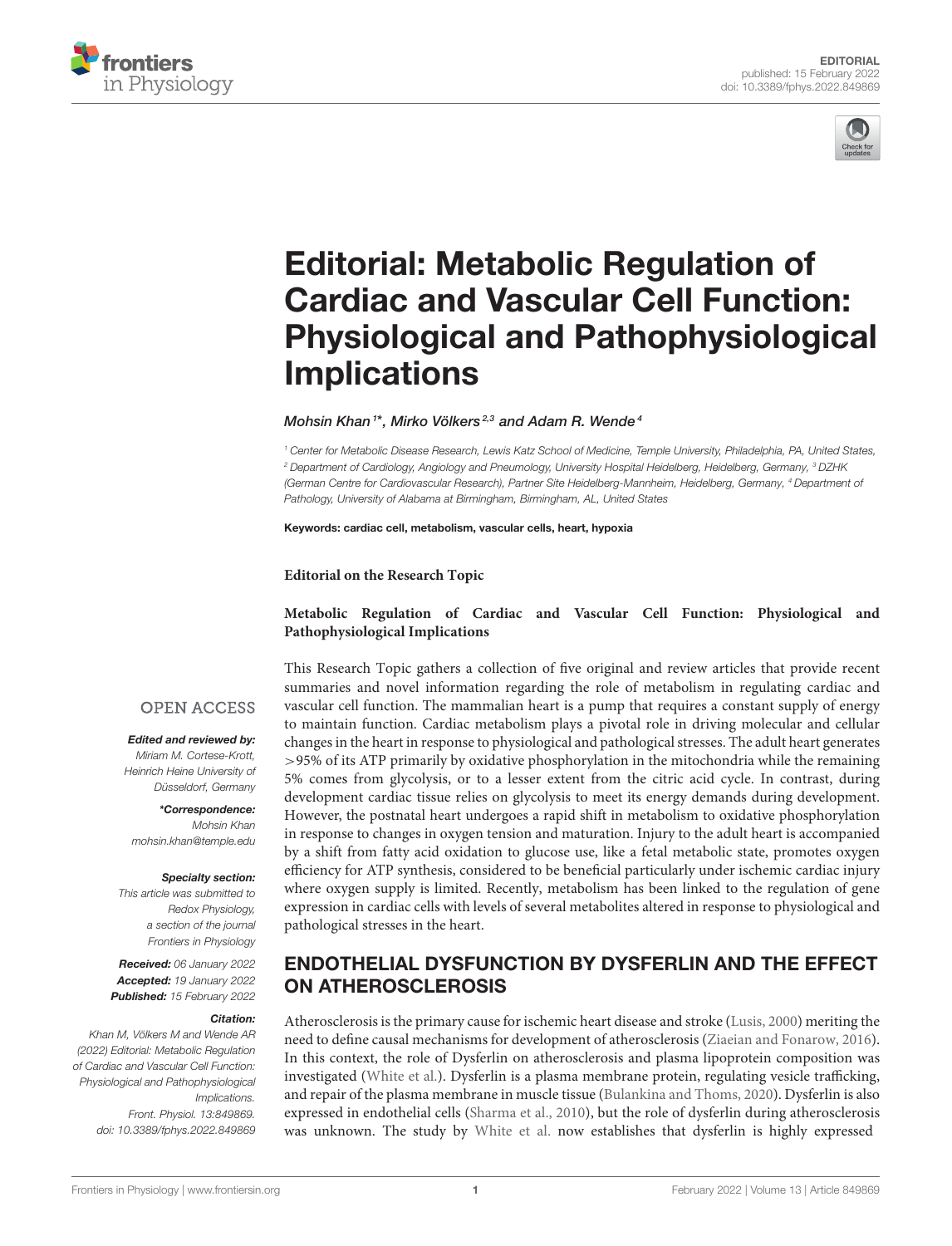in atheromatous medial and intimal cells, but loss of dysferlin did not affect hyperlipidemia mediated atherosclerosis in the ApoE model. The authors used a global dysferlin knockout (KO) mouse model with or without expression of ApoE and fed the mice with a high fat diet. Interestingly, dysferlin KO mice showed differential lipoprotein composition compared to control mice, but atherosclerotic plaques were similar compared to wild-type control mice. Though several mechanistic questions remain, such as the cell type specific role of dysferlin in atherosclerosis, which could be addressed in cell type specific knockout mouse models, the study presented here provides the first evidence that patients with dysferlinopathies, caused by mutations to dysferlin, might be dyslipidemic but not at greater risks for atherosclerosis.

#### ENDOTHELIAL DYSFUNCTION AND SARS-COV-2

Two-years since the discovery of COVID19, the pandemic is not over. With over 271 million cases and more than 5.3 million deaths worldwide, SARS-CoV-2 has resulted in a global health crisis. Clearly, several pathomechanisms are involved in COVID19, and among them lung endothelial dysfunction is a key player in the disease evidenced by the fact that many complications associated with COVID19 such as thrombosis, and acute respiratory distress syndrome are directly related to endothelial dysfunction. In a comprehensive review article, [Chang et al.](https://doi.org/10.3389/fphys.2020.605908) summarize the role of endothelial dysfunction and the interplay to chronic oxidative stress.

### CARDIOVASCULAR DISEASE AND ENDOTHELIAL METABOLISM REGULATION BY HYPOXIA

Cardiac tissue during postnatal development is hypoxic which drives glycolytic metabolism. Postnatal development is accompanied by changes in oxygen tension in response to ambient oxygen altering metabolic signaling in cardiac cells. Moreover, regions of low oxygen tension within cardiac tissue in the adult heart support cardiac stem cells and cardiomyocytes with regenerative properties. Several signaling pathways have been identified in response to changes in oxygen tension in the heart and their role in regulating molecular and cellular function in cardiac cells. In this respect, [Ullah and Wu](https://doi.org/10.3389/fphys.2021.670653) review the literature regarding the role of a master regulator of hypoxia responses, i.e., hypoxia-inducible factors (HIFs) in endothelial cells focused on metabolism and cardiovascular disease outcomes.

#### CARDIAC METABOLIC COMPLICATIONS ASSOCIATED WITH AGING

Aging is a significant risk factor for cardiovascular disease progression. Interestingly, changes in cardiac metabolism are tightly linked to development and the aging process. The mini review by [Sithara and Drosatos](https://doi.org/10.3389/fphys.2021.669497) summarizes some of the mechanisms that contribute to cardiovascular complications associated with aging. Authors discuss cardiac metabolism both in healthy heart and in aging heart as well as how its decline is impacted by mitochondrial dysfunction and systemic changes. Authors highlight cardiac ketone body oxidation, autophagy (and the related mitophagy), and oxidative signaling associated with mitochondrial function and how inflammation can exacerbate development of age associated cardiomyopathy. Importantly, they highlight that despite decades of research on cardiac metabolism, additional research as it relates to the progression of cardiac aging is required especially as it relates to cardiovascular complications in the aging human population.

#### CARDIAC METABOLIC COMPLICATIONS ASSOCIATED WITH CANCER

Cancer is increasingly linked to cardiovascular disease progression. Although several early studies found cardiotoxic effects of chemotherapies, more recently it is clear that other mechanisms are impacting cardiovascular health. The mini review by [Finke et al.](https://doi.org/10.3389/fphys.2021.729713) summarizes several recent findings in rodent models and clinical studies that reveal mechanisms for crosstalk between cancer cells and the heart. Authors focus on changes associated with metabolic switches described in the prior mini review associated with aging, i.e., fatty acid to glucose utilization. More specifically, authors link critical transcriptional co-regulators of mitochondrial function and metabolism, onco-metabolites, and both inflammatory and non-inflammatory cytokines to disease progression. Several key studies defining epigenetic mechanisms that may be involved in both disease states, their crosstalk, in the form of non-coding microRNAs are discussed. Authors further point out which of these pathways have been explored specifically in the context of cardiovascular disease, in cancer, or at their intersection. Taken together this summary of the current literature highlights the clinical importance of understanding the molecular underpinnings in treating cancer patients with or without underlying cardiovascular disease as there may be synergistic effects that require personalized treatment options.

# AUTHOR CONTRIBUTIONS

All authors listed have made a substantial, direct, and intellectual contribution to the work and approved it for publication.

# FUNDING

This work was supported by National Institute of Health grant HL135177, American heart Association Transformational Project Award (20TPA35490355 to MK) and National Institute of Health grants (HLHL133011 to AW), and (DFG VO1659-2/1 to MV).